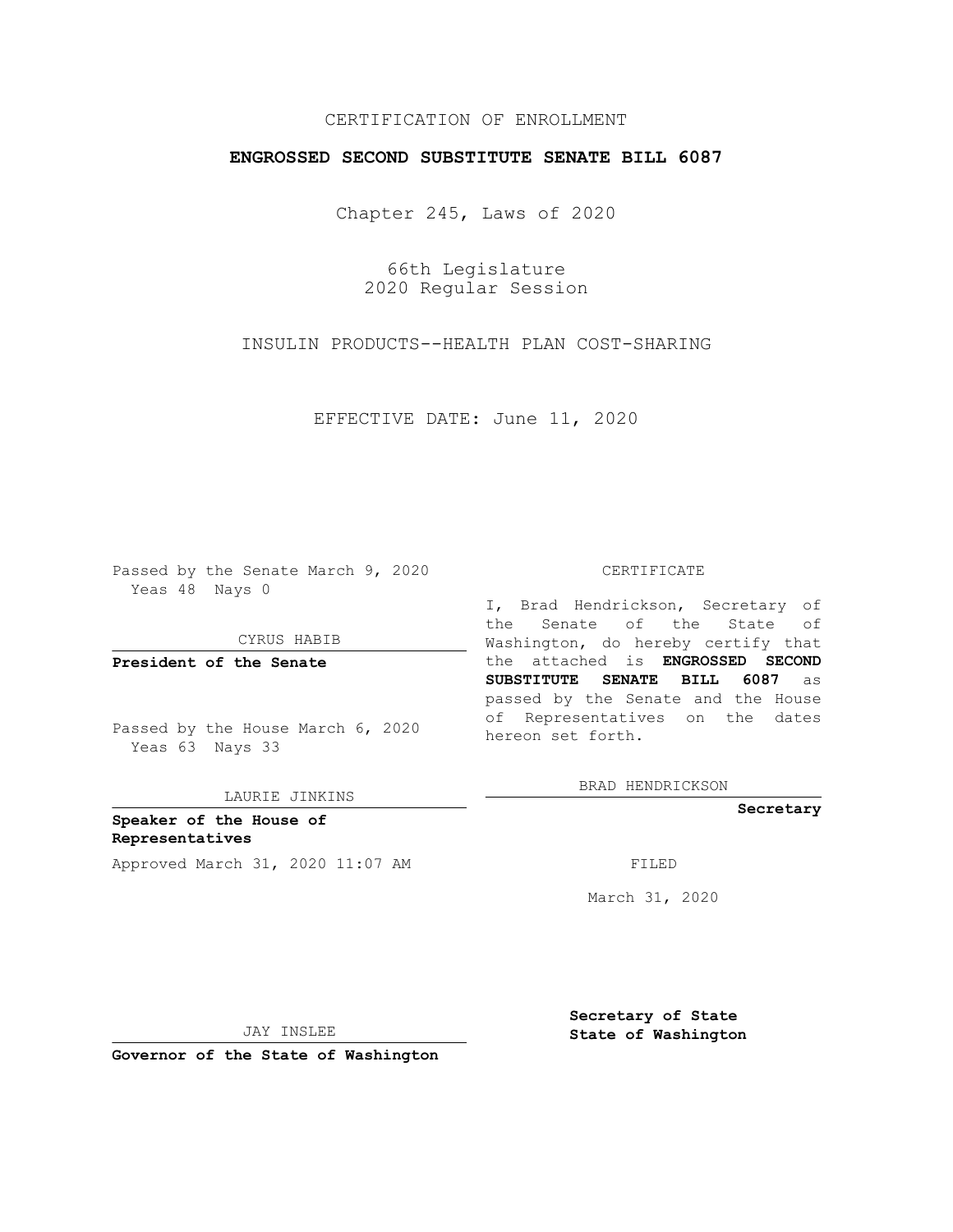### **ENGROSSED SECOND SUBSTITUTE SENATE BILL 6087**

AS AMENDED BY THE HOUSE

Passed Legislature - 2020 Regular Session

# **State of Washington 66th Legislature 2020 Regular Session**

**By** Senate Ways & Means (originally sponsored by Senators Keiser, Conway, Das, Hasegawa, Hunt, Kuderer, Pedersen, Randall, Rolfes, Stanford, Saldaña, Wilson, C., and Sheldon)

READ FIRST TIME 02/07/20.

 AN ACT Relating to cost-sharing requirements for coverage of insulin products; amending RCW 48.20.391, 48.21.143, 48.44.315, and 48.46.272; adding a new section to chapter 48.43 RCW; adding a new section to chapter 41.05 RCW; and providing expiration dates.

BE IT ENACTED BY THE LEGISLATURE OF THE STATE OF WASHINGTON:

 NEW SECTION. **Sec. 1.** A new section is added to chapter 48.43 7 RCW to read as follows:

 (1) Except as required in subsection (2) of this section, a health plan issued or renewed on or after January 1, 2021, that provides coverage for prescription insulin drugs for the treatment of diabetes must cap the total amount that an enrollee is required to pay for a covered insulin drug at an amount not to exceed one hundred dollars per thirty-day supply of the drug. Prescription insulin drugs must be covered without being subject to a deductible, and any cost sharing paid by an enrollee must be applied toward the enrollee's 16 deductible obligation.

 (2) If the federal internal revenue service removes insulin from the list of preventive care services which can be covered by a qualifying health plan for a health savings account before the deductible is satisfied, for a health plan that provides coverage for prescription insulin drugs for the treatment of diabetes and is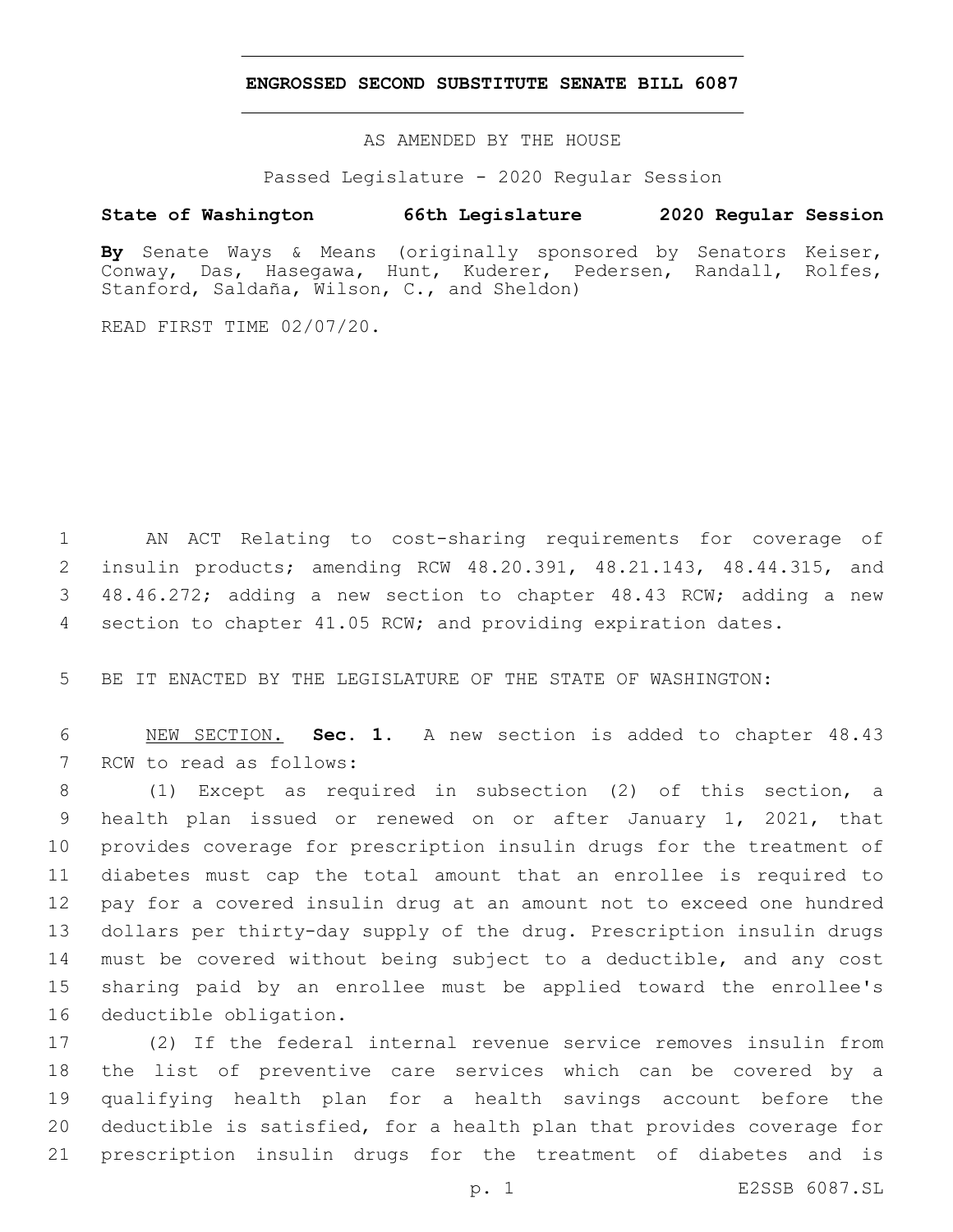offered as a qualifying health plan for a health savings account, the carrier must establish the plan's cost sharing for the coverage of prescription insulin for diabetes at the minimum level necessary to preserve the enrollee's ability to claim tax exempt contributions from his or her health savings account under internal revenue service laws and regulations. The office of the insurance commissioner must provide written notice of the change in internal revenue service guidance to affected parties, the chief clerk of the house of representatives, the secretary of the senate, the office of the code reviser, and others as deemed appropriate by the office.

11 (3) This section expires January 1, 2023.

 NEW SECTION. **Sec. 2.** A new section is added to chapter 41.05 13 RCW to read as follows:

 (1) Except as required in subsection (2) of this section, a health plan offered to public employees and their covered dependents under this chapter that is issued or renewed by the board on or after January 1, 2021, that provides coverage for prescription insulin drugs for the treatment of diabetes must cap the total amount that an enrollee is required to pay for a covered insulin drug at an amount not to exceed one hundred dollars per thirty-day supply of the drug. Prescription insulin drugs must be covered without being subject to a deductible, and any cost sharing paid by an enrollee must be applied 23 toward the enrollee's deductible obligation.

 (2) If the federal internal revenue service removes insulin from the list of preventive care services which can be covered by a qualifying health plan for a health savings account before the deductible is satisfied, for a health plan that provides coverage for prescription insulin drugs for the treatment of diabetes and is offered as a qualifying health plan for a health savings account, the health plan offered under this chapter must establish the plan's cost sharing for the coverage of prescription insulin for diabetes at the minimum level necessary to preserve the enrollee's ability to claim tax exempt contributions from his or her health savings account under internal revenue service laws and regulations. The office of the insurance commissioner must provide written notice of the change in internal revenue service guidance to affected parties, the chief 37 clerk of the house of representatives, the secretary of the senate, the office of the code reviser, and others as deemed appropriate by 39 the office.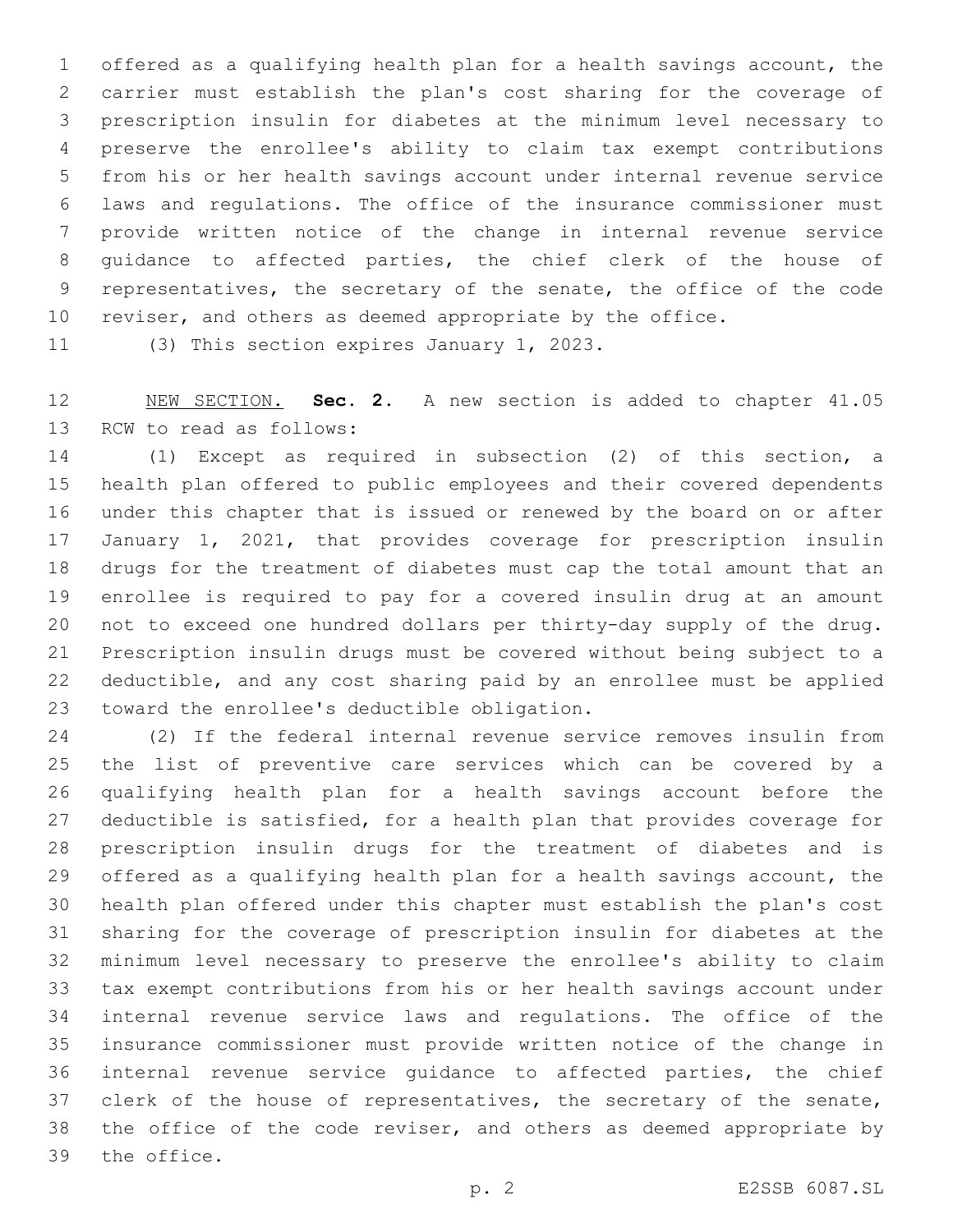(3) The authority must monitor the wholesale acquisition cost of 2 all insulin products sold in the state.

3 (4) This section expires January 1, 2023.

 **Sec. 3.** RCW 48.20.391 and 1997 c 276 s 2 are each amended to 5 read as follows:

 The legislature finds that diabetes imposes a significant health risk and tremendous financial burden on the citizens and government of the state of Washington, and that access to the medically accepted standards of care for diabetes, its treatment and supplies, and self- management training and education is crucial to prevent or delay the short and long-term complications of diabetes and its attendant costs.12

 (1) The definitions in this subsection apply throughout this section unless the context clearly requires otherwise.

 (a) "Person with diabetes" means a person diagnosed by a health care provider as having insulin using diabetes, noninsulin using diabetes, or elevated blood glucose levels induced by pregnancy; and

 (b) "Health care provider" means a health care provider as 19 defined in RCW 48.43.005.

 (2) All disability insurance contracts providing health care services, delivered or issued for delivery in this state and issued or renewed after January 1, 1998, shall provide benefits for at least the following services and supplies for persons with diabetes:

 (a) For disability insurance contracts that include pharmacy services, appropriate and medically necessary equipment and supplies, as prescribed by a health care provider, that includes but is not limited to insulin, syringes, injection aids, blood glucose monitors, test strips for blood glucose monitors, visual reading and urine test strips, insulin pumps and accessories to the pumps, insulin infusion devices, prescriptive oral agents for controlling blood sugar levels, foot care appliances for prevention of complications associated with 32 diabetes, and glucagon emergency kits; and

 (b) For all disability insurance contracts providing health care services, outpatient self-management training and education, including medical nutrition therapy, as ordered by the health care provider. Diabetes outpatient self-management training and education may be provided only by health care providers with expertise in diabetes. Nothing in this section prevents the insurer from restricting patients to seeing only health care providers who have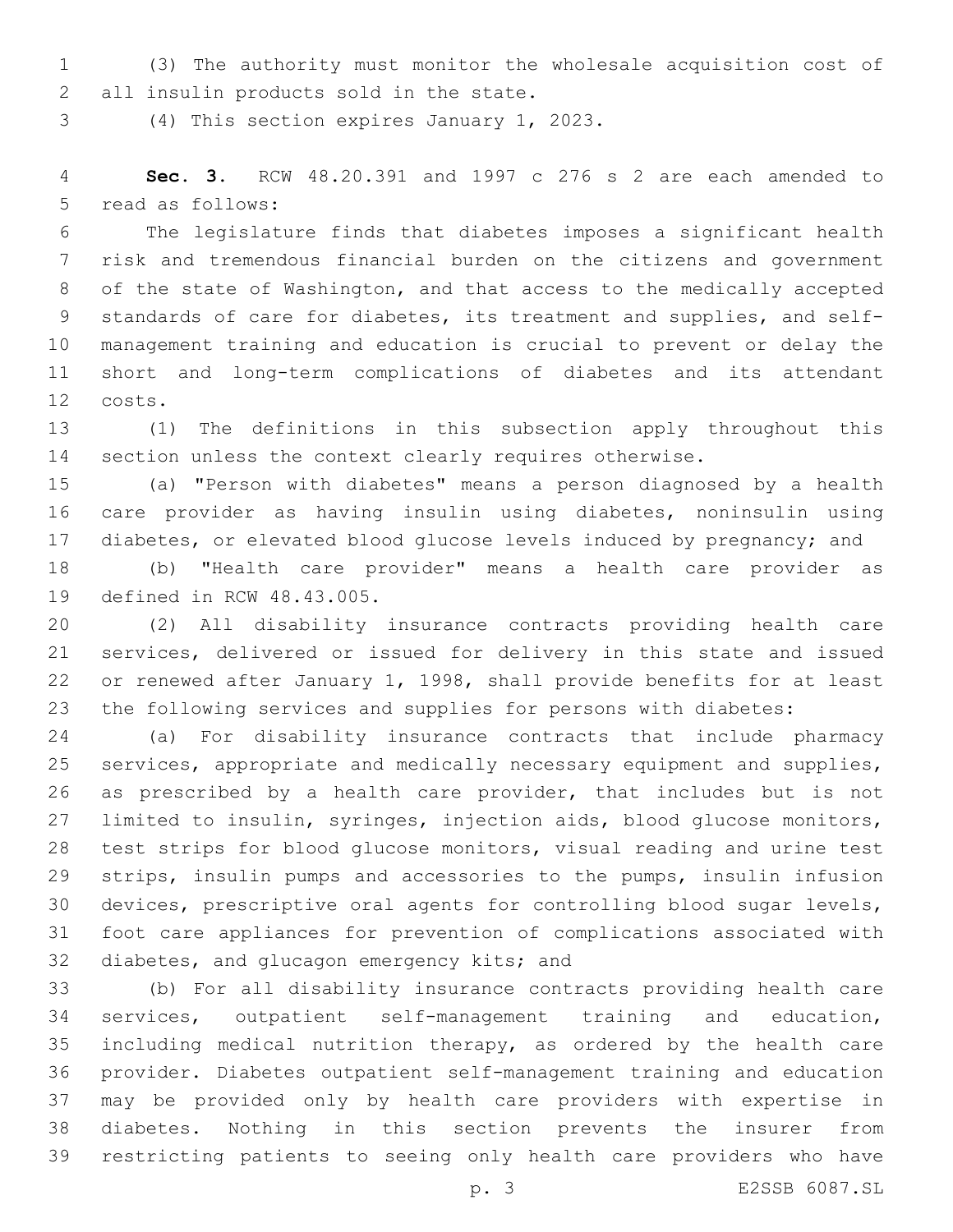signed participating provider agreements with the insurer or an 2 insuring entity under contract with the insurer.

 (3) ((Coverage)) Except as provided in section 1 of this act, coverage required under this section may be subject to customary cost-sharing provisions established for all other similar services or 6 supplies within a policy.

 (4) Health care coverage may not be reduced or eliminated due to 8 this section.

 (5) Services required under this section shall be covered when deemed medically necessary by the medical director, or his or her designee, subject to any referral and formulary requirements.

 (6) The insurer need not include the coverage required in this section in a group contract offered to an employer or other group that offers to its eligible enrollees a self-insured health plan not subject to mandated benefits status under this title that does not offer coverage similar to that mandated under this section.

 (7) This section does not apply to the health benefit plan that provides benefits identical to the schedule of services covered by the basic health plan, as required by RCW 48.20.028.

 **Sec. 4.** RCW 48.21.143 and 2004 c 244 s 10 are each amended to 21 read as follows:

 The legislature finds that diabetes imposes a significant health risk and tremendous financial burden on the citizens and government 24 of the state of Washington, and that access to the medically accepted standards of care for diabetes, its treatment and supplies, and self- management training and education is crucial to prevent or delay the short and long-term complications of diabetes and its attendant 28 costs.

 (1) The definitions in this subsection apply throughout this section unless the context clearly requires otherwise.

 (a) "Person with diabetes" means a person diagnosed by a health care provider as having insulin using diabetes, noninsulin using diabetes, or elevated blood glucose levels induced by pregnancy; and

 (b) "Health care provider" means a health care provider as 35 defined in RCW 48.43.005.

 (2) All group disability insurance contracts and blanket disability insurance contracts providing health care services, issued or renewed after January 1, 1998, shall provide benefits for at least the following services and supplies for persons with diabetes:

p. 4 E2SSB 6087.SL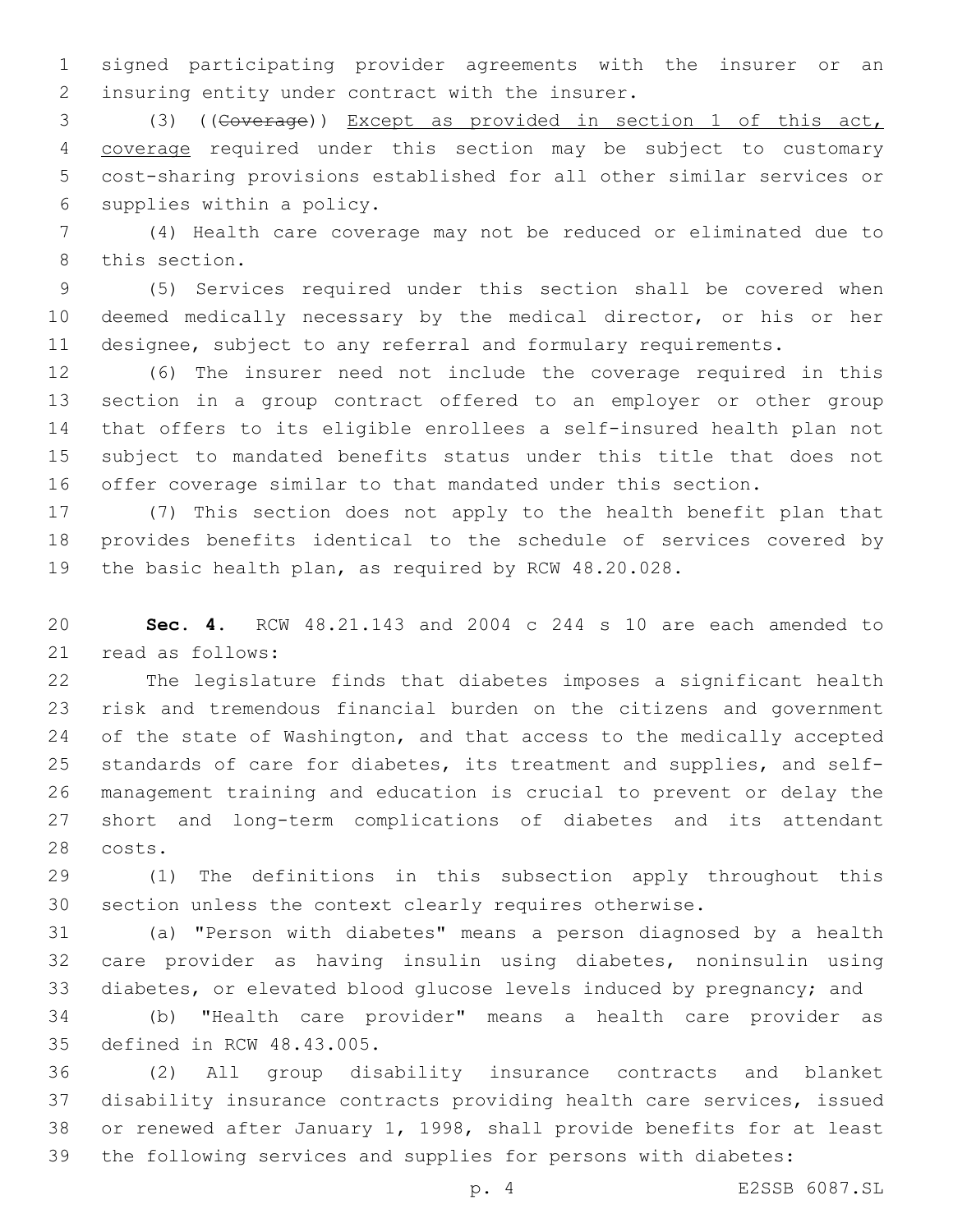(a) For group disability insurance contracts and blanket disability insurance contracts that include coverage for pharmacy services, appropriate and medically necessary equipment and supplies, as prescribed by a health care provider, that includes but is not limited to insulin, syringes, injection aids, blood glucose monitors, test strips for blood glucose monitors, visual reading and urine test strips, insulin pumps and accessories to the pumps, insulin infusion devices, prescriptive oral agents for controlling blood sugar levels, foot care appliances for prevention of complications associated with 10 diabetes, and glucagon emergency kits; and

 (b) For all group disability insurance contracts and blanket disability insurance contracts providing health care services, outpatient self-management training and education, including medical nutrition therapy, as ordered by the health care provider. Diabetes outpatient self-management training and education may be provided only by health care providers with expertise in diabetes. Nothing in this section prevents the insurer from restricting patients to seeing only health care providers who have signed participating provider agreements with the insurer or an insuring entity under contract with 20 the insurer.

21 (3) ((Goverage)) Except as provided in section 1 of this act, 22 coverage required under this section may be subject to customary cost-sharing provisions established for all other similar services or 24 supplies within a policy.

 (4) Health care coverage may not be reduced or eliminated due to 26 this section.

 (5) Services required under this section shall be covered when deemed medically necessary by the medical director, or his or her designee, subject to any referral and formulary requirements.

 (6) The insurer need not include the coverage required in this section in a group contract offered to an employer or other group that offers to its eligible enrollees a self-insured health plan not subject to mandated benefits status under this title that does not offer coverage similar to that mandated under this section.

 (7) This section does not apply to the health benefit plan that provides benefits identical to the schedule of services covered by 37 the basic health plan.

 **Sec. 5.** RCW 48.44.315 and 2004 c 244 s 12 are each amended to 39 read as follows: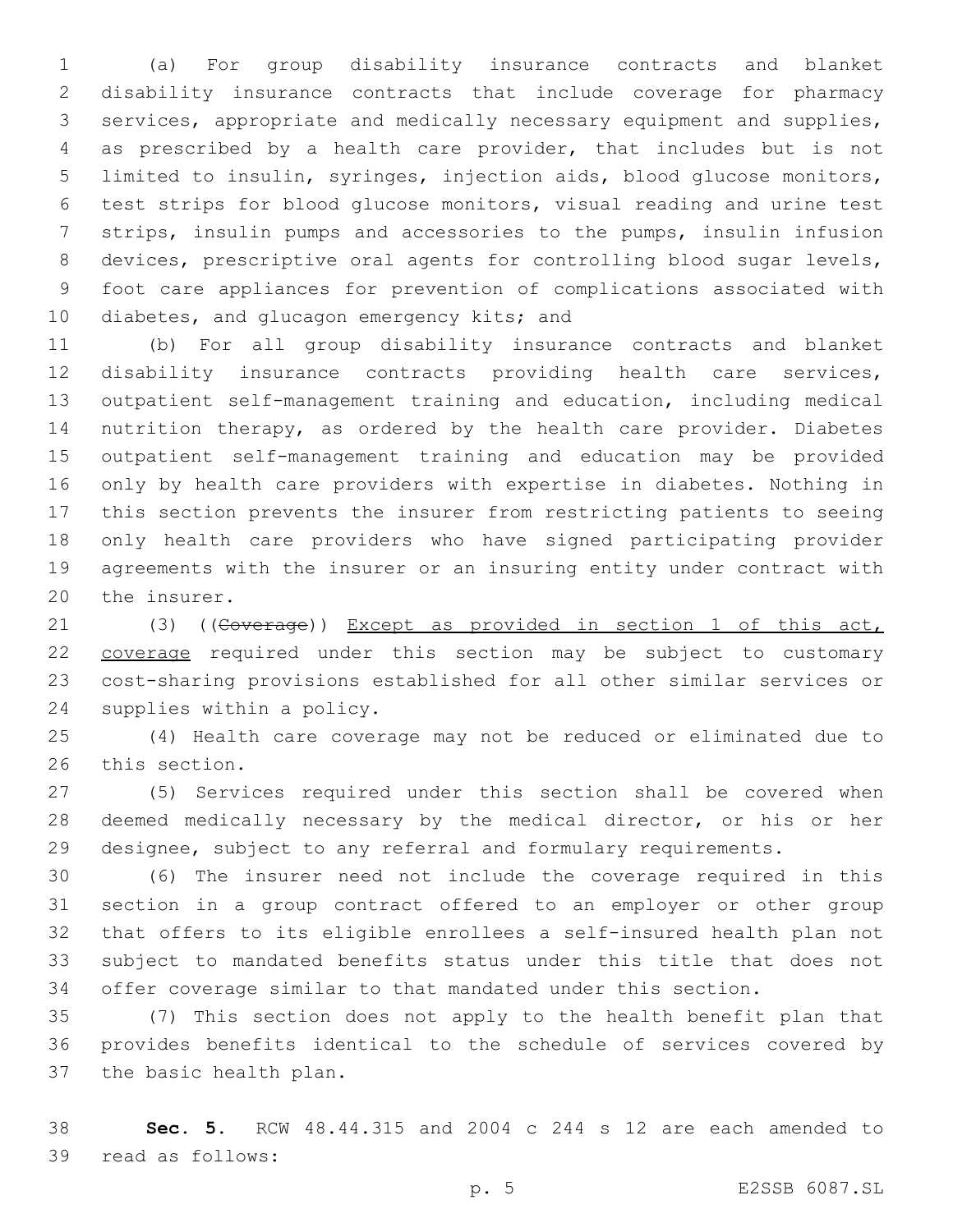The legislature finds that diabetes imposes a significant health risk and tremendous financial burden on the citizens and government of the state of Washington, and that access to the medically accepted standards of care for diabetes, its treatment and supplies, and self- management training and education is crucial to prevent or delay the short and long-term complications of diabetes and its attendant 7 costs.

 (1) The definitions in this subsection apply throughout this section unless the context clearly requires otherwise.

 (a) "Person with diabetes" means a person diagnosed by a health care provider as having insulin using diabetes, noninsulin using diabetes, or elevated blood glucose levels induced by pregnancy; and

 (b) "Health care provider" means a health care provider as 14 defined in RCW 48.43.005.

 (2) All health benefit plans offered by health care service contractors, issued or renewed after January 1, 1998, shall provide benefits for at least the following services and supplies for persons 18 with diabetes:

 (a) For health benefit plans that include coverage for pharmacy services, appropriate and medically necessary equipment and supplies, as prescribed by a health care provider, that includes but is not limited to insulin, syringes, injection aids, blood glucose monitors, test strips for blood glucose monitors, visual reading and urine test strips, insulin pumps and accessories to the pumps, insulin infusion devices, prescriptive oral agents for controlling blood sugar levels, foot care appliances for prevention of complications associated with 27 diabetes, and glucagon emergency kits; and

 (b) For all health benefit plans, outpatient self-management training and education, including medical nutrition therapy, as ordered by the health care provider. Diabetes outpatient self- management training and education may be provided only by health care providers with expertise in diabetes. Nothing in this section prevents the health care services contractor from restricting patients to seeing only health care providers who have signed participating provider agreements with the health care services contractor or an insuring entity under contract with the health care 37 services contractor.

38 (3) ((Coverage)) Except as provided in section 1 of this act, 39 coverage required under this section may be subject to customary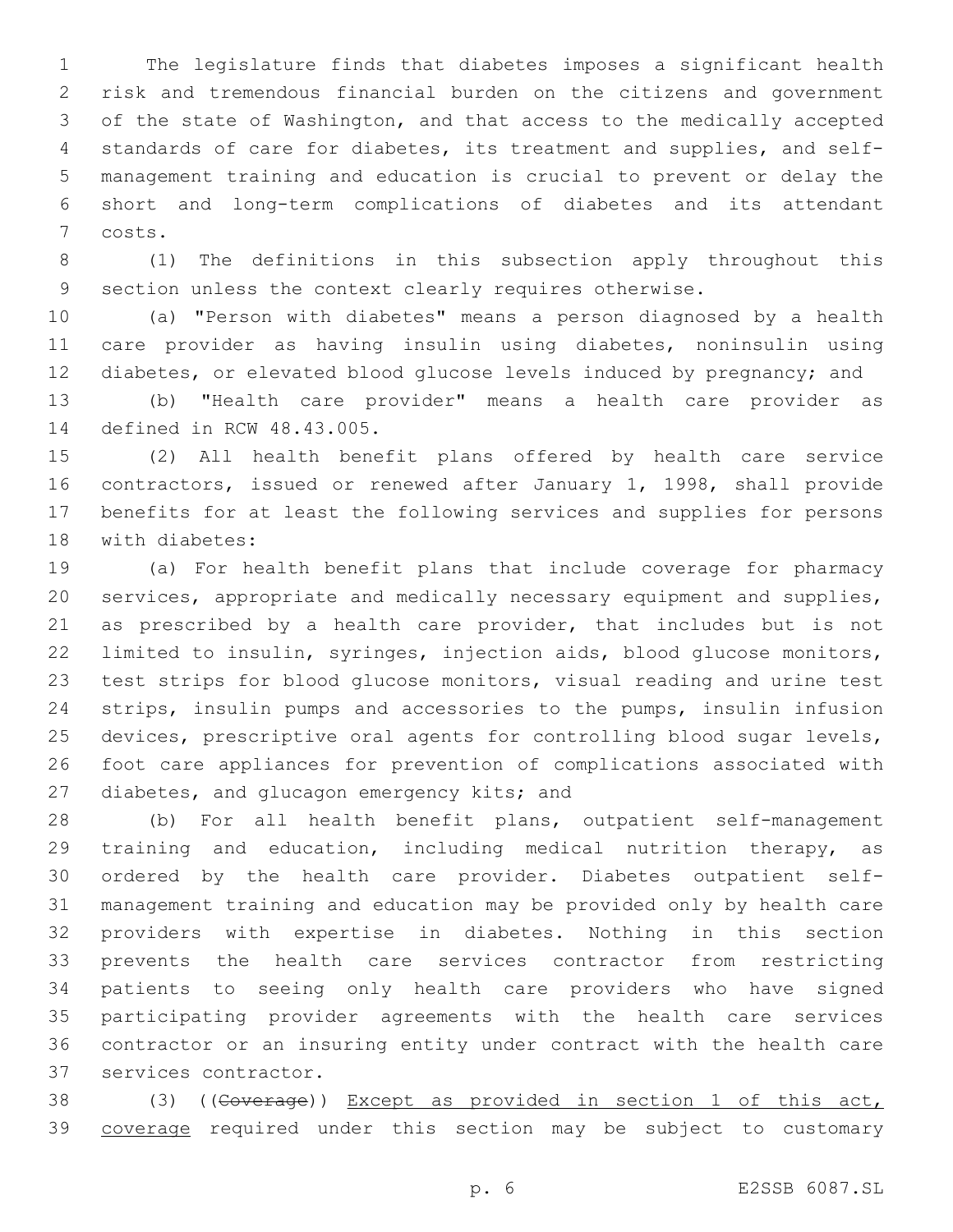cost-sharing provisions established for all other similar services or 2 supplies within a policy.

 (4) Health care coverage may not be reduced or eliminated due to 4 this section.

 (5) Services required under this section shall be covered when deemed medically necessary by the medical director, or his or her designee, subject to any referral and formulary requirements.

 (6) The health care service contractor need not include the coverage required in this section in a group contract offered to an employer or other group that offers to its eligible enrollees a self- insured health plan not subject to mandated benefits status under this title that does not offer coverage similar to that mandated 13 under this section.

 (7) This section does not apply to the health benefit plans that provide benefits identical to the schedule of services covered by the 16 basic health plan.

 **Sec. 6.** RCW 48.46.272 and 2004 c 244 s 14 are each amended to 18 read as follows:

 The legislature finds that diabetes imposes a significant health risk and tremendous financial burden on the citizens and government of the state of Washington, and that access to the medically accepted standards of care for diabetes, its treatment and supplies, and self- management training and education is crucial to prevent or delay the short and long-term complications of diabetes and its attendant 25 costs.

 (1) The definitions in this subsection apply throughout this section unless the context clearly requires otherwise.

 (a) "Person with diabetes" means a person diagnosed by a health care provider as having insulin using diabetes, noninsulin using diabetes, or elevated blood glucose levels induced by pregnancy; and

 (b) "Health care provider" means a health care provider as 32 defined in RCW 48.43.005.

 (2) All health benefit plans offered by health maintenance organizations, issued or renewed after January 1, 1998, shall provide benefits for at least the following services and supplies for persons 36 with diabetes:

 (a) For health benefit plans that include coverage for pharmacy services, appropriate and medically necessary equipment and supplies, as prescribed by a health care provider, that includes but is not